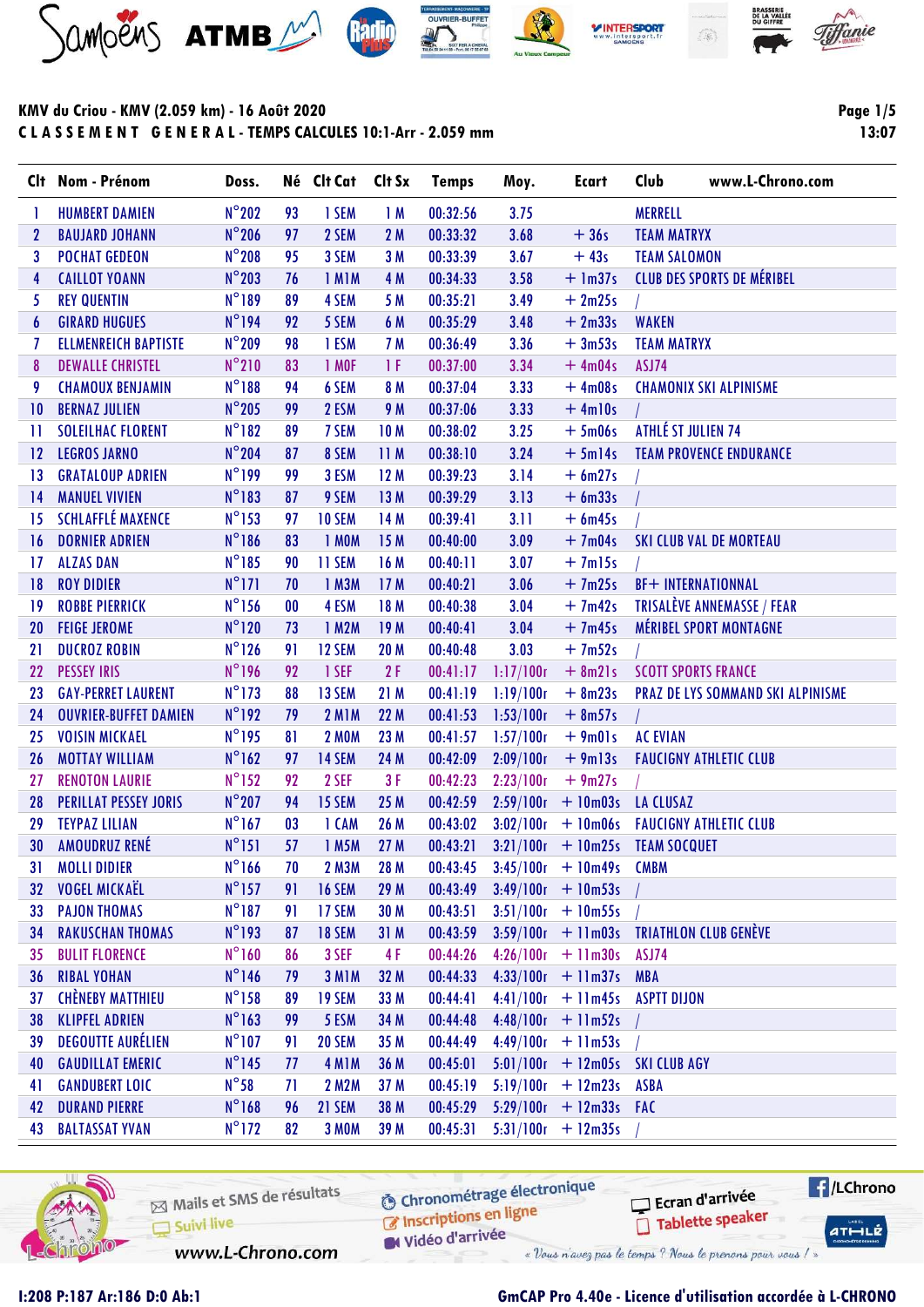





### KMV du Criou - KMV (2.059 km) - 16 Août 2020 C L A S S E M E N T G E N E R A L - TEMPS CALCULES 10:1-Arr - 2.059 mm

Page 2/5 13:07

|     | Clt Nom - Prénom            | Doss.           |    | Né Clt Cat Clt Sx |      | <b>Temps</b> | Moy.                 | <b>Ecart</b>                   | Club<br>www.L-Chrono.com                                                     |
|-----|-----------------------------|-----------------|----|-------------------|------|--------------|----------------------|--------------------------------|------------------------------------------------------------------------------|
| 44  | <b>LECOQ KEVIN</b>          | $N^{\circ}$ 155 | 82 | 4 MOM             | 40 M | 00:45:43     |                      | $5:43/100n + 12m47s$           |                                                                              |
| 45  | <b>SEVENNEC JENNIFER</b>    | $N^{\circ}132$  | 92 | 4 SEF             | 5 F  | 00:45:55     | 5:55/100r            | $+$ 12m59s                     |                                                                              |
| 46  | <b>EXPERT JULIAN</b>        | $N^{\circ}103$  | 97 | <b>22 SEM</b>     | 41 M | 00:46:01     | 6:01/100r            | $+ 13 \text{m05s}$             |                                                                              |
| 47  | <b>BERGER PAUL-EMILE</b>    | $N^{\circ}$ 164 | 04 | 2 CAM             | 42 M | 00:46:06     |                      |                                | 6:06/100r + 13m10s MERIBEL SPORT MONTAGNE                                    |
| 48  | <b>PODMILSAK AUDRIC</b>     | $N^{\circ}176$  | 87 | <b>23 SEM</b>     | 43 M | 00:46:13     |                      | $6:13/100r$ + 13m17s           |                                                                              |
| 49  | KIEFFEL JÉRÉMY              | $N^{\circ}138$  | 86 | <b>24 SEM</b>     | 44 M | 00:46:16     | 6:16/100r            | $+ 13m20s$                     |                                                                              |
| 50  | <b>CABOCHE THOMAS</b>       | $N^{\circ}161$  | 81 | <b>5 MOM</b>      | 45 M | 00:46:24     |                      |                                | 6:24/100r + 13m28s ARNAUD COIFFIER EXPEDITION                                |
| 51  | <b>MARTIN BENOIT</b>        | $N^{\circ}$ 154 | 76 | <b>5 M1M</b>      | 46 M | 00:46:35     |                      |                                | 6:35/100r + 13m39s PRAZ DE LYS SOMMAND SKIALPINISME                          |
| 52  | <b>LUCCHETTA SEBASTIEN</b>  | $N^{\circ}131$  | 79 | <b>6 M1M</b>      | 47 M | 00:47:13     |                      | $7:13/100r + 14m17s$           |                                                                              |
| 53  | <b>BEAUCAMP TOM</b>         | $N^{\circ}113$  | 04 | 3 CAM             | 48 M | 00:47:23     |                      | $7:23/100r + 14m27s$           |                                                                              |
| -54 | <b>KUONEN PETER</b>         | $N^{\circ}115$  | 51 | 1 M6M             | 49 M | 00:47:40     |                      |                                | $7:40/100r$ + 14m44s ESS CRANS-MONTANA                                       |
| 55  | <b>MARTIN NICOLAS</b>       | $N^{\circ}122$  | 75 | 3 M2M             | 50 M | 00:47:40     |                      | $7:40/100r$ + 14m44s TRISALEVE |                                                                              |
| 56  | <b>CLAUSS REGIS</b>         | N°190           | 80 | 7 MIM             | 51 M | 00:47:43     | 7:43/100r            | $+ 14m47s$                     |                                                                              |
| 57  | <b>GUEBEY YANN</b>          | $N^{\circ}105$  | 99 | 6 ESM             | 52 M | 00:47:47     |                      |                                | 7:47/100r + 14m51s FAUCIGNY ATHLETIC CLUB                                    |
| 58  | PATIÑO UBIA DAVID           | $N^{\circ}$ 170 | 81 | 6 MOM             | 53 M | 00:47:52     |                      |                                | $7:52/100r$ + 14m56s CLUB EXCTA. UECANOIA                                    |
| 59  | <b>BELLINGHAM PHILLIP</b>   | N°198           | 91 | <b>25 SEM</b>     | 54 M | 00:48:02     |                      |                                | 8:02/100r + 15m06s SKI TEAM AUSTRALIE                                        |
| 60  | <b>BATARDON ADRIEN</b>      | $N^{\circ}38$   | 89 | <b>26 SEM</b>     | 55 M | 00:48:53     |                      | $8:53/100r + 15m57s$           |                                                                              |
| 61  | <b>PAUWELS ALEXANDRE</b>    | $N^{\circ}50$   | 88 | 27 SEM            | 56 M | 00:48:59     |                      | $8:59/100r + 16m03s$           |                                                                              |
| 62  | <b>NICOLAS ELISE</b>        | $N^{\circ}$ 165 | 83 | <b>2 MOF</b>      | 6 F  | 00:49:05     |                      |                                | 9:05/100r + 16m09s TEAM DES ORIGIN'HAUT                                      |
| 63  | <b>ORSINGHER MATTHIEU</b>   | $N^{\circ}$ 130 | 85 | 7 MOM             | 57 M | 00:49:08     |                      |                                | $9.08/100r$ + 16m12s ATHLÉ ST JULIEN 74                                      |
| 64  | <b>HONNONS DYLAN</b>        | $N^{\circ}124$  | 98 | 7 ESM             | 58 M | 00:49:39     |                      | $9:39/100r + 16m43s$           |                                                                              |
| 65  | VIOLLET BENOÎT              | $N^{\circ}$ 148 | 89 | 28 SEM            | 59 M | 00:49:40     |                      |                                | $9:40/100r$ + 16m44s CSA 1ER REG                                             |
| 66  | <b>LANSARD PASCAL</b>       | $N^{\circ}64$   | 69 | <b>3 M3M</b>      | 60 M | 00:50:08     | 0.08/100r            | $+17$ m $12s$                  |                                                                              |
| 67  | <b>GUIHENEUC DAMIEN</b>     | $N^{\circ}$ 117 | 74 | <b>4 M2M</b>      | 61 M | 00:50:10     |                      | $0.10/100r$ + 17m14s ASBA      |                                                                              |
| 68  | <b>ROUGE ALEXIS</b>         | $N^{\circ}44$   | 85 | <b>8 MOM</b>      | 62 M | 00:50:19     |                      | $0.19/100r + 17m23s$           | <b>EAA ANNEMASSE</b>                                                         |
| 69  | <b>FERRIERE STEPHANE</b>    | $N^{\circ}62$   | 71 | 5 M2M             | 63 M | 00:50:25     | 0.25/100r            | $+17m29s$ FAC                  |                                                                              |
| 70  | <b>CHAVANNE LAURENT</b>     | $N^{\circ}128$  | 68 | <b>4 M3M</b>      | 64 M | 00:50:27     |                      | $0.27/100r$ + 17m31s           |                                                                              |
| 71  | <b>PONCET JEN MICHEL</b>    | $N^{\circ}$ 133 | 57 | 2 M5M             | 65 M | 00:50:36     | 0.36/100r            | $+17m40s$                      |                                                                              |
| 72  | <b>BAS BÉNÉDICTE</b>        | $N^{\circ}$ 111 | 85 | 3 MOF             | 7 F  | 00:50:55     | 0.55/100r            | $+ 17m59s$                     | <b>MBA</b>                                                                   |
| 73  | <b>BEZARD IRIS</b>          | $N^{\circ}104$  | 96 | 5 SEF             | 8F   | 00:51:09     | $1:09/100r + 18m13s$ |                                |                                                                              |
|     | <b>74 TAVERNIER ARTHUR</b>  | $N^{\circ}100$  |    |                   |      |              |                      |                                | 88 29 SEM 66 M 00:51:28 1:28/100r + 18m32s PRAZ DE LYS SOMMAND SKI ALPINISME |
| 75  | <b>LAZARUS DAVID</b>        | $N^{\circ}102$  | 68 | 5 M3M             | 67 M | 00:51:46     | 1:46/100r            | $+ 18m50s$                     | ASJ74                                                                        |
| 76  | <b>WITTERSHEIM MATHILDE</b> | $N^{\circ}84$   | 95 | 6 SEF             | 9 F  | 00:51:49     |                      | $1:49/100r + 18m53s$           |                                                                              |
| 77  | <b>GEFFRAYE ROMAIN</b>      | $N^{\circ}$ 150 | 93 | <b>30 SEM</b>     | 68 M | 00:51:58     | 1:58/100r            | $+19m02s$                      |                                                                              |
| 78  | MOËNNE-LOCCOZ TEDDY         | $N^{\circ}141$  | 88 | 31 SEM            | 69 M | 00:52:22     | 2:22/100r            | $+19m26s$                      |                                                                              |
| 79  | <b>MATHEY VIRGINIE</b>      | $N^{\circ}101$  | 78 | 1 M <sub>IF</sub> | 10F  | 00:52:25     | 2:25/100r            | $+$ 19m29s ASJ 74              |                                                                              |
| 80  | <b>HUGUENIN BLAISE</b>      | $N^{\circ}10$   | 81 | 9 MOM             | 70 M | 00:52:47     | 2:47/100r            | $+$ 19 $m51s$                  |                                                                              |
| 81  | <b>MARCHIORO JORDAN</b>     | $N^{\circ}67$   | 93 | <b>32 SEM</b>     | 71 M | 00:53:01     | 3:01/100r            | $+20m05s$ FAC                  |                                                                              |
| 82  | <b>PERROUD MARC</b>         | $N^{\circ}184$  | 63 | 1 M4M             | 72 M | 00:53:07     |                      | $3:07/100r$ + 20mlls           |                                                                              |
| 83  | <b>GICQUEL FABRICE</b>      | $N^{\circ}123$  | 82 | <b>10 MOM</b>     | 73 M | 00:53:08     | 3:08/100r            | $+20$ ml2s                     |                                                                              |
| 84  | <b>MOINDROT ARTHUR</b>      | $N^{\circ}78$   | 00 | 8 ESM             | 74 M | 00:53:29     | 3:29/100r            | $+20m33s$                      | <b>AIN'PORTANCE</b>                                                          |
| 85  | <b>MERMIN HUGO</b>          | $N^{\circ}106$  | 99 | 9 ESM             | 75 M | 00:53:33     | 3:33/100r            | $+20m37s$                      |                                                                              |
| 86  | <b>ELLMENREICH FREDERIC</b> | $N^{\circ}$ 96  | 65 | <b>2 M4M</b>      | 76 M | 00:53:36     |                      | $3:36/100r + 20m40s$           | <b>CMBM</b>                                                                  |
|     |                             |                 |    |                   |      |              |                      |                                |                                                                              |



Mails et SMS de résultats Suivi live

**6** Chronométrage électronique

Vidéo d'arrivée

Inscriptions en ligne

« Vous n'avez pas le temps ? Nous le prenons pour vous / »

www.L-Chrono.com

# I:208 P:187 Ar:186 D:0 Ab:1 GmCAP Pro 4.40e - Licence d'utilisation accordée à L-CHRONO

Ecran d'arrivée

Tablette speaker

**E**/LChrono

 $ATHLLE$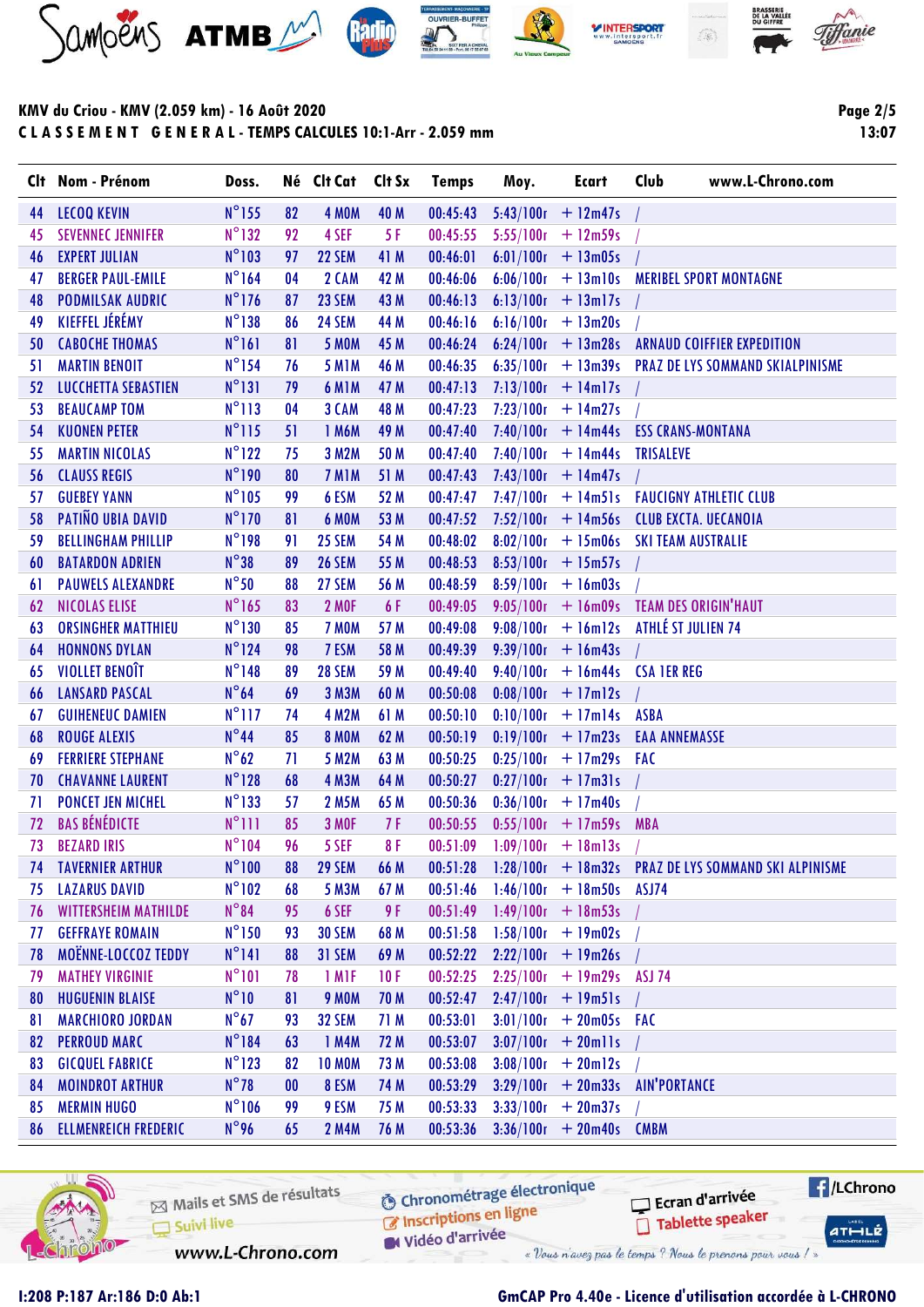







**Page 3/5**  $13:07$ 

|                  | Clt Nom - Prénom                  | Doss.           |                 | Né Clt Cat Clt Sx |                  | <b>Temps</b> | Moy.                  | <b>Ecart</b>               | Club<br>www.L-Chrono.com                         |
|------------------|-----------------------------------|-----------------|-----------------|-------------------|------------------|--------------|-----------------------|----------------------------|--------------------------------------------------|
| 87               | <b>MIRADOLI FABIO</b>             | $N^{\circ}92$   | 92              | <b>33 SEM</b>     | 77 M             | 00:53:37     |                       | $3:37/100r + 20m41s$       |                                                  |
| 88               | <b>AUGSBURGER EMILE</b>           | $N^{\circ}$ 137 | 00              | <b>10 ESM</b>     | 78 M             | 00:53:45     | 3:45/100r             | $+20m49s$                  | ASJ74                                            |
| 89               | <b>HARIVEL LÉONIE</b>             | $N^{\circ}$ 90  | $\bf{00}$       | 1 ESF             | 11F              | 00:53:56     | 3:56/100r             | $+21m00s$ SCAGY            |                                                  |
| 90               | <b>WECKERLE SOPHIE</b>            | $N^{\circ}72$   | 90              | 7 SEF             | 12F              | 00:54:12     | 4:12/100r             | $+21$ m $16s$              |                                                  |
| 91               | <b>LOOSE ANDREW</b>               | $N^{\circ}119$  | 66              | 6 M3M             | 79 M             | 00:54:29     | 4:29/100r             | $+21m33s$                  |                                                  |
| 92               | <b>DESSARTINE CHARLY</b>          | $N^{\circ}$ 136 | 97              | <b>34 SEM</b>     | 80 M             | 00:54:33     | 4:33/100r             | $+21m37s$                  |                                                  |
| 93               | <b>LACOUR MARGOT</b>              | $N^{\circ}$ 197 | 02 <sub>2</sub> | 1 JUF             | 13F              | 00:54:35     | 4:35/100r             | $+21m39s$                  | <b>CAR ROANNAIS 042030</b>                       |
| 94               | <b>GUITAUT BENOIT</b>             | $N^{\circ}$ 114 | 74              | <b>6 M2M</b>      | 81 M             | 00:54:40     |                       | $4:40/100r + 21m44s$ ASJ74 |                                                  |
| 95               | <b>GOVART DAMIEN</b>              | $N^{\circ}53$   | 88              | <b>35 SEM</b>     | 82 M             | 00:54:50     |                       | $4:50/100r + 21m54s$       |                                                  |
| 96               | <b>LAURENT VINCENT</b>            | $N^{\circ}91$   | 82              | <b>11 MOM</b>     | 83 M             | 00:55:13     | 5:13/100r             | $+22$ ml7s                 |                                                  |
| 97               | <b>SUBILEAU OISIN</b>             | $N^{\circ}$ 75  | 89              | <b>36 SEM</b>     | 84 M             | 00:55:19     | 5.19/100r             | $+22m23s$                  |                                                  |
| 98               | <b>CUSIN JACQUES</b>              | $N^{\circ}42$   | 60              | 3 M5M             | 85 M             | 00:55:32     | 5:32/100r             |                            | + 22m36s SALÈVE TRAIL                            |
| 99               | <b>DUPREY ERIC</b>                | $N^{\circ}52$   | 50              | 1 M7M             | 86 M             | 00:55:40     | 5:40/100r             | $+22m44s$                  |                                                  |
| 100              | <b>BOBILLIER PASCAL</b>           | $N^{\circ}$ 143 | 67              | <b>7 M3M</b>      | 87 M             | 00:55:51     |                       |                            | $5:51/100r$ + 22m55s TRT / TEAM LA TRACE         |
| 101              | <b>GUENIER NINO</b>               | $N^{\circ}$ 55  | 04              | 4 CAM             | 88 M             | 00:55:55     |                       | $5:55/100r + 22m59s$       | ASBA                                             |
| 102 <sub>2</sub> | <b>PONCELET STÉPHANIE</b>         | $N^{\circ}121$  | 76              | 2 M <sub>IF</sub> | 14F              | 00:56:12     | 6:12/100r             |                            | +23m16s COURIR PAR NATURE                        |
| 103              | <b>JACOBI MICHAEL</b>             | $N^{\circ}71$   | 88              | 37 SEM            | 89 M             | 00:56:25     |                       | $6:25/100r$ + 23m29s       |                                                  |
| 104              | HUBERSCHWILLER JEAN LOUIS N°81    |                 | 53              | <b>2 M6M</b>      | <b>90 M</b>      | 00:56:41     | 6:41/100r             |                            | + 23m45s    COLMAR MARATHON CLUB                 |
| 105              | <b>LANDEAU FIONA</b>              | $N^{\circ}15$   | 97              | 8 SEF             | 15F              | 00:56:45     |                       | $6:45/100r$ + 23m49s       |                                                  |
|                  | 106 ANSELMO CLÉMENT               | $N^{\circ}43$   | 90              | <b>38 SEM</b>     | 91 M             | 00:56:49     |                       | $6:49/100r + 23m53s$       |                                                  |
| 107              | <b>PERNOD SYLVAIN</b>             | $N^{\circ}83$   | 90              | <b>39 SEM</b>     | 92 M             | 00:56:51     | 6:51/100n             | $+23m55s$                  |                                                  |
| 108              | <b>JAVET ERIC</b>                 | $N^{\circ}86$   | 62              | <b>3 M4M</b>      | 93 M             | 00:57:26     | 7:26/100 <sub>n</sub> |                            | + 24m30s NATURE SPORT ATTITUDE                   |
| 109              | <b>DHERBASSY NATHALIE</b>         | $N^{\circ}$ 93  | 65              | 1 M4F             | 16F              | 00:57:29     |                       | $7:29/100r + 24m33s$       |                                                  |
| 110              | <b>DUBOULOZ HUBERT</b>            | $N^{\circ}$ 94  | 49              | <b>2 M7M</b>      | 94 M             | 00:57:30     | 7:30/100n             | $+ 24m34s$                 | <b>CRT THONON</b>                                |
| Ш                | <b>MONZO LAURENT</b>              | $N^{\circ}33$   | 89              | <b>40 SEM</b>     | 95 M             | 00:57:30     | 7:30/100r             | $+24m34s$                  |                                                  |
| 112              | <b>BLANCHET TATIANA</b>           | $N^{\circ}37$   | 92              | 9 SEF             | 17F              | 00:57:43     |                       | $7:43/100r + 24m47s$       |                                                  |
| 113              | <b>KENNING ROBERT</b>             | $N^{\circ}18$   | 75              | <b>7 M2M</b>      | 96 M             | 00:58:03     | 8:03/100r             | $+25m07s$                  |                                                  |
| 114              | <b>ROUSSEAU BENOIT</b>            | $N^{\circ}14$   | 72              | <b>8 M2M</b>      | 97 M             | 00:58:04     | 8:04/100r             | $+25m08s$                  |                                                  |
| 115              | <b>COLIN REMI</b>                 | $N^{\circ}116$  | 77              | <b>8 M1M</b>      | <b>98 M</b>      | 00:58:15     | 8.15/100r             | $+25$ m19s SAS TRI 37      |                                                  |
|                  | 116 GOY CLÉMENT                   | $N^{\circ}23$   | 02              | <b>I JUM</b>      | 99 M             | 00:58:25     | 8:25/100r             | $+25m29s$                  |                                                  |
|                  | 117 DUFRENE MATHIEU-ALEXANDRIN°25 |                 | 85              | 12 MOM 100 M      |                  | 00:58:28     |                       | $8:28/100r + 25m32s$       |                                                  |
|                  | 118 OTT DAMIEN                    | $N^{\circ}$ 70  | 84              | <b>13 MOM</b>     | 101M             | 00:58:58     | $8:58/100r + 26m02s$  |                            |                                                  |
|                  | 119 TABOGA MARC                   | $N^{\circ}$ 149 | 92              | 41 SEM            | 102 <sub>M</sub> | 00:58:59     |                       | $8:59/100r + 26m03s$       |                                                  |
|                  | <b>120 BONAVENT THOMAS</b>        | $N^{\circ}35$   | 04              | 5 CAM             | 103M             | 00:59:00     |                       |                            | $9:00/100r$ + 26m04s SKI CLUB D AGY              |
|                  | <b>121 SAR JEAN PAUL</b>          | $N^{\circ}5$    | 80              | <b>9 M1M</b>      | 104 M            | 00:59:03     |                       | $9:03/100r + 26m07s$       |                                                  |
|                  | <b>122 LAMBERT CHRISTIAN</b>      | $N^{\circ}159$  | 72              | 9 M2M 105 M       |                  | 00:59:20     |                       |                            | $9:20/100r$ + 26m24s CAF DU GRÉSIVAUDAN/GMDS     |
|                  | <b>123 MONTAGNE LUDOVIC</b>       | $N^{\circ}87$   | 85              | <b>14 MOM</b>     | 106 <sub>M</sub> | 00:59:30     |                       |                            | $9.30/100r$ + 26m34s LILLE TRIATHLON             |
|                  | <b>124 JACQUARD CYRIL</b>         | $N^{\circ}$ 66  | 82              | <b>15 MOM</b>     | 107 <sub>M</sub> | 00:59:39     |                       |                            | 9:39/100n + 26m43s FAUCIGNY ATHLÉTIC CLUB CLUSES |
|                  | 125 DUSSEX CÉLINE                 | $N^{\circ}112$  | 83              | 4 MOF             | 18 F             | 00:59:41     |                       |                            | $9:41/100r$ + 26m45s T-R-T / TEAM LA TRACE       |
|                  | 126 BROWN OLI                     | $N^{\circ}45$   | 74              | <b>10 M2M</b>     | 108 M            | 00:59:42     |                       | $9:42/100r + 26m46s$       |                                                  |
|                  | <b>127 PAUWELS EDOUARD</b>        | $N^{\circ}49$   | 86              | 42 SEM            | 109 <sub>M</sub> | 01:00:02     |                       | $0.02/100r + 27m06s$       |                                                  |
|                  | <b>128 GDALIA THIBAULT</b>        | $N^{\circ}82$   | 93              | 43 SEM            | 110M             | 01:00:33     |                       |                            | $0.33/100r$ + 27m37s RUN'IN CLUB                 |
|                  | 129 DESPREZ PY                    | $N^{\circ}$ 135 | 96              | <b>44 SEM</b>     | 111M             | 01:00:39     |                       | $0.39/100r + 27m43s$       |                                                  |
|                  |                                   |                 |                 |                   |                  |              |                       |                            |                                                  |



Mails et SMS de résultats Suivi live www.L-Chrono.com

**6** Chronométrage électronique

Vidéo d'arrivée

Ecran d'arrivée Inscriptions en ligne Tablette speaker

« Vous n'avez pas le temps ? Nous le prenons pour vous / »

I:208 P:187 Ar:186 D:0 Ab:1

## GmCAP Pro 4.40e - Licence d'utilisation accordée à L-CHRONO

**E**/LChrono

 $ATHLZ$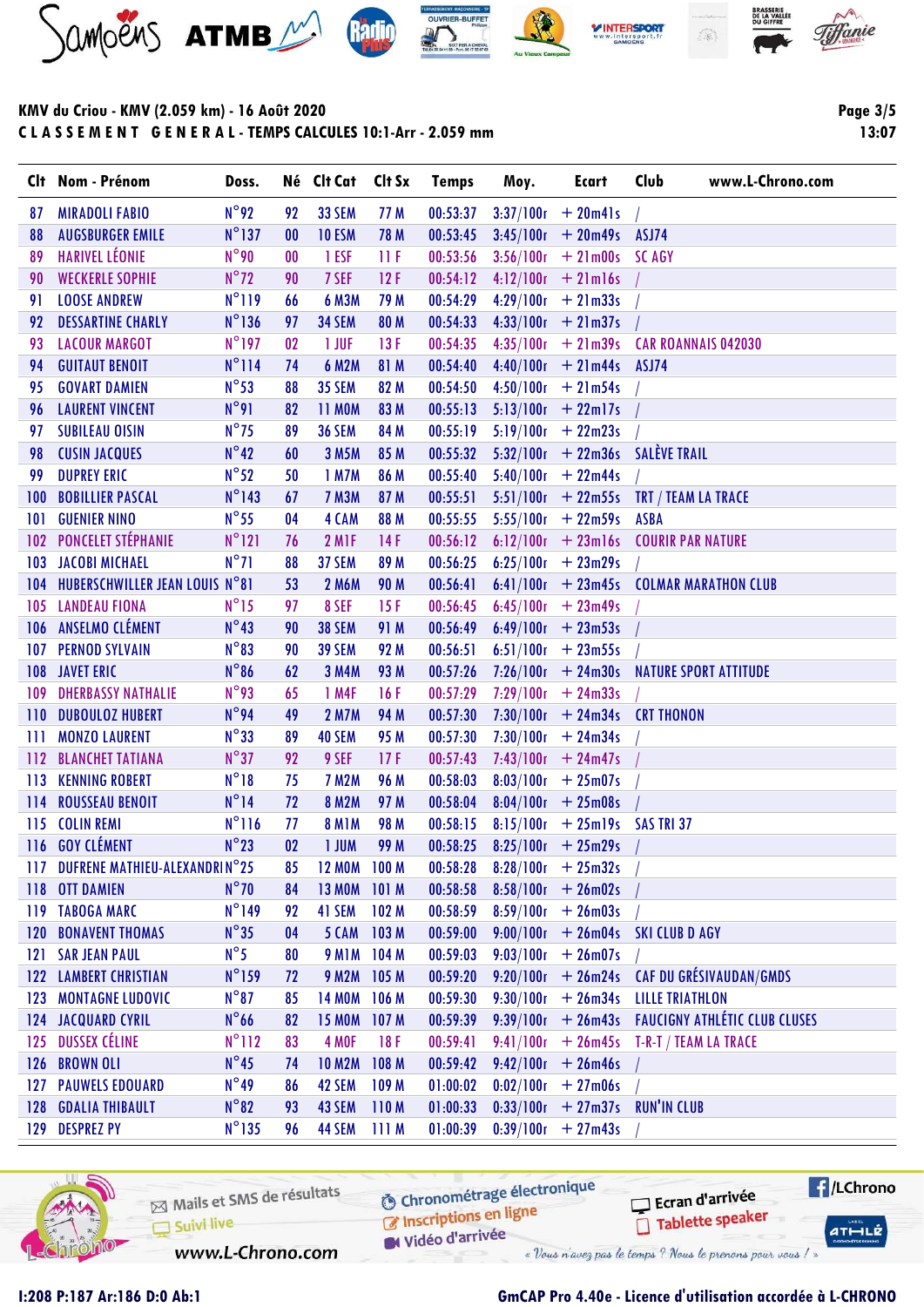







Page 4/5 13:07

|      | Clt Nom - Prénom                   | Doss.           |              | Né Clt Cat Clt Sx |                  | <b>Temps</b> | Moy.                 | Ecart                    | www.L-Chrono.com<br>Club                          |
|------|------------------------------------|-----------------|--------------|-------------------|------------------|--------------|----------------------|--------------------------|---------------------------------------------------|
| 130. | <b>PEREIRA AURELIEN</b>            | $N^{\circ}68$   | 96           | 45 SEM            | 112M             | 01:00:44     | $0.44/100$ r         | $+27m48s$                |                                                   |
| 131  | <b>GUIHENEUC LÉO</b>               | $N^{\circ}118$  | 02           | 2 JUM             | 113M             | 01:00:51     | 0.51/100r            | $+27m55s$                | <b>ASBA</b>                                       |
|      | 132 CAILLET LENNY                  | $N^{\circ}31$   | 94           | 46 SEM            | 114 M            | 01:00:56     |                      | $0.56/100r + 28m00s$     |                                                   |
| 133  | <b>GANDUBERT ALBAN</b>             | $N^{\circ}$ 59  | 03           | 6 CAM             | 115 M            | 01:01:51     | 1:51/100r            | $+28m55s$                | <b>ASBA</b>                                       |
| 134  | <b>BEAU PASCAL</b>                 | $N^{\circ}41$   | 58           | <b>4 M5M</b>      | 116M             | 01:02:04     | 2:04/100r            | $+29m08s$                |                                                   |
| 135  | <b>VIGNON NICOLAS</b>              | $N^{\circ}89$   | 75           | <b>11 M2M</b>     | 117 M            | 01:02:36     | 2:36/100r            | $+29m40s$                |                                                   |
| 136  | <b>ZODROW IRINA</b>                | $N^{\circ}11$   | 81           | <b>5 MOF</b>      | 19F              | 01:02:38     | 2:38/100r            | $+29m42s$                |                                                   |
| 137  | <b>DREAN BAPTISTE</b>              | $N^{\circ}69$   | 94           | 47 SEM            | 118M             | 01:02:41     | 2:41/100r            | $+ 29m45s$               |                                                   |
| 138  | <b>PICHON FLORENT</b>              | $N^{\circ}$ 77  | 82           | <b>16 MOM</b>     | 119M             | 01:02:44     |                      | $2:44/100r + 29m48s$     |                                                   |
| 139  | <b>CHARTIER PATRICK</b>            | $N^{\circ}85$   | 61           | 4 M4M             | 120 <sub>M</sub> | 01:03:52     | 3:52/100r            | $+30m56s$                |                                                   |
| 140  | <b>GOY STÉPHANE</b>                | $N^{\circ}4$    | 65           | <b>5 M4M</b>      | 121M             | 01:04:11     | 4:11/100r            | $+31$ m $15s$            |                                                   |
| 141  | <b>LORENZINI YANNICK</b>           | $N^{\circ}63$   | 73           | <b>12 M2M</b>     | 122 M            | 01:04:18     |                      | $4:18/100r + 31m22s$     |                                                   |
|      | <b>142 FONSECA RUBEN</b>           | $N^{\circ}$ 191 | 98           | <b>11 ESM</b>     | 123 M            | 01:04:31     |                      | $4:31/100r + 31m35s$     |                                                   |
| 143  | <b>GIROD CHRISTOPHE</b>            | $N^{\circ}16$   | 84           | <b>17 MOM</b>     | 124M             | 01:04:35     | 4:35/100r            | $+31m39s$                |                                                   |
|      | <b>144 LAPLACE JEAN LUC</b>        | $N^{\circ}46$   | 56           | <b>5 M5M</b>      | 125M             | 01:04:59     |                      | $4:59/100r + 32m03s$     |                                                   |
| 145  | <b>FOUQUE GAEL</b>                 | $N^{\circ}$ 98  | 92           | 48 SEM            | 126 M            | 01:05:10     | 5:10/100r            | $+32$ ml4s               |                                                   |
| 146  | <b>MAILLARD CLAUDE</b>             | $N^{\circ}$ 95  | 52           | <b>3 M6M</b>      | 127M             | 01:05:12     |                      | $5:12/100r$ + 32m16s     | <b>FOULÉES CHABLAISIENNES</b>                     |
| 147  | <b>GUENIER GUILLAUME</b>           | $N^{\circ}$ 56  | 75           | <b>13 M2M</b>     | 128 M            | 01:05:18     |                      | $5:18/100r$ + 32m22s     | <b>ASBA</b>                                       |
| 148  | <b>NAVEIN PATRICK</b>              | $N^{\circ}30$   | 90           | 49 SEM            | 129 M            | 01:05:35     |                      | $5:35/100r + 32m39s$     |                                                   |
| 149  | ETHÈVE ANTOINE                     | $N^{\circ}$ 174 | $\mathbf{0}$ | 3 JUM             | 130 M            | 01:06:15     |                      |                          | $6:15/100n$ + 33m19s FEAR FRANCE                  |
|      | <b>150 FAULKNER REBECCA</b>        | $N^{\circ}$ 139 | 71           | 1 M2F             | 20F              | 01:06:28     |                      | $6:28/100r$ + 33m32s     | <b>3C RACING</b>                                  |
| 151  | <b>FÉVRIER BENJAMIN</b>            | $N^{\circ}$ 127 | 83           | <b>18 MOM</b>     | 131M             | 01:06:29     | 6:29/100r            | $+33m33s$                |                                                   |
| 152  | <b>BOUVERY PAULE</b>               | $N^{\circ}32$   | 52           | 1 M6F             | 21F              | 01:06:59     | 6:59/100r            | $+34m03s$                |                                                   |
| 153  | <b>LENFANT SYLVAIN</b>             | $N^{\circ}80$   | 81           | <b>19 MOM</b>     | 132 M            | 01:07:08     | 7:08/100r            | $+34$ ml2s GEX           |                                                   |
| 154  | <b>GARIN ANTOINE</b>               | $N^{\circ}61$   | 86           | <b>50 SEM</b>     | 133 M            | 01:08:20     | 8:20/100r            | $+35m24s$                |                                                   |
| 155  | <b>PAJON JAMES</b>                 | $N^{\circ}$ 65  | 59           | <b>6 M5M</b>      | 134 M            | 01:08:37     | 8:37/100r            | $+35m41s$                |                                                   |
| 156  | <b>SCHMIT OLIVIER</b>              | $N^{\circ}129$  | 69           | <b>8 M3M</b>      | 135 M            | 01:09:30     | 9:30/100r            | $+36m34s$                | ATHLE <sub>92</sub>                               |
| 157  | <b>OUZIEL ALEJANDRO</b>            | $N^{\circ}$ 142 | 73           | 14 M2M            | 136 M            | 01:09:40     | 9:40/100r            | $+36m44s$                | <b>TRAIL RUNNING SCHOOL</b>                       |
| 158  | <b>DEPLANTE OLIVIER</b>            | $N^{\circ}27$   | 71           | <b>15 M2M</b>     | 137M             | 01:09:59     |                      |                          | $9.59/100r$ + 37m03s FAUCIGNY ATHELIC CLUB        |
|      | <b>159 SCHENEVEY JEAN-MARC</b>     | $N^{\circ}39$   | 46           | <b>3 M7M</b>      | 138M             | 01:10:17     |                      | $0.17/100n + 37m21s$     |                                                   |
|      | <b>160 LENOIR CHRISTOPHE</b>       | $N^{\circ}17$   | 69           | <b>9 M3M</b>      | 139M             | 01:10:30     | $0.30/100r$ + 37m34s |                          |                                                   |
|      | <b>161 GAUDILLAT GÉRALDINE</b>     | $N^{\circ}26$   | 78           | 3 M <sub>IF</sub> | 22F              | 01:11:39     |                      |                          | $1:39/100r$ + 38m43s SKI CLUB AGY                 |
|      | 162 METZ NICOLAS                   | $N^{\circ}21$   | 67           | <b>10 M3M</b>     | 140 M            | 01:12:27     |                      | $2:27/100r + 39m31s$     | <b>CAP DINSHEIM</b>                               |
|      | <b>163 LEFORT ERIC</b>             | $N^{\circ}22$   | 49           | <b>4 M7M</b>      | 141 M            | 01:12:45     | $2.45/100r + 39m49s$ |                          |                                                   |
|      | <b>164 DIONNET ROMAIN</b>          | $N^{\circ}$ 134 | 81           | <b>20 MOM</b>     | 142M             | 01:12:53     | $2.53/100r + 39m57s$ |                          |                                                   |
|      | <b>165 HUET ROMAIN</b>             | $N^{\circ}$ 97  | 88           | 51 SEM            | 143 M            | 01:13:20     |                      | $3:20/100r + 40m24s$ SJA |                                                   |
|      | 166 HEYER CHATELARD GABRIELLE N°57 |                 | 81           | 6 MOF             | 23F              | 01:14:24     |                      | $4.24/100r + 41m28s$     |                                                   |
|      | <b>167 LALLART THOMAS</b>          | $N^{\circ}34$   | 80           | <b>10 M1M</b>     | 144 M            | 01:14:47     |                      |                          | $4.47/100r$ + 41m51s VENTOUX TRIATHLON CARPENTRAS |
|      | <b>168 GANDUBERT VICTORINE</b>     | $N^{\circ}60$   | 01           | 2 JUF             | 24 F             | 01:15:05     |                      | $5:05/100r + 42m09s$     |                                                   |
|      | <b>169 LEVASSEUR PIERRE</b>        | $N^{\circ}29$   | 65           | 6 M4M             | 145 M            | 01:15:05     | 5:05/100r            | $+42m09s$                | <b>CMBM CHAMONIX</b>                              |
|      | 170 WECKERLE JEAN-LUC              | $N^{\circ}48$   | 56           | 7 M5M 146 M       |                  | 01:15:10     | $5.10/100r + 42m14s$ |                          | <b>CAP DINSHEIM</b>                               |
| 171  | <b>AUMONT NICOLAS</b>              | $N^{\circ}19$   | 80           | 11 M1M 147 M      |                  | 01:15:26     |                      | $5:26/100r + 42m30s$     |                                                   |
|      | <b>172 HERVIEU SYLVAIN</b>         | $N^{\circ}8$    | 61           | 7 M4M 148 M       |                  | 01:15:45     |                      | $5:45/100r + 42m49s$     |                                                   |



Mails et SMS de résultats Inscriptions en ligne Suivi live

**6** Chronométrage électronique

Vidéo d'arrivée

www.L-Chrono.com

Ecran d'arrivée

« Vous n'avez pas le temps ? Nous le prenons pour vous / »

Tablette speaker

**E**/LChrono

 $ATHLLE$